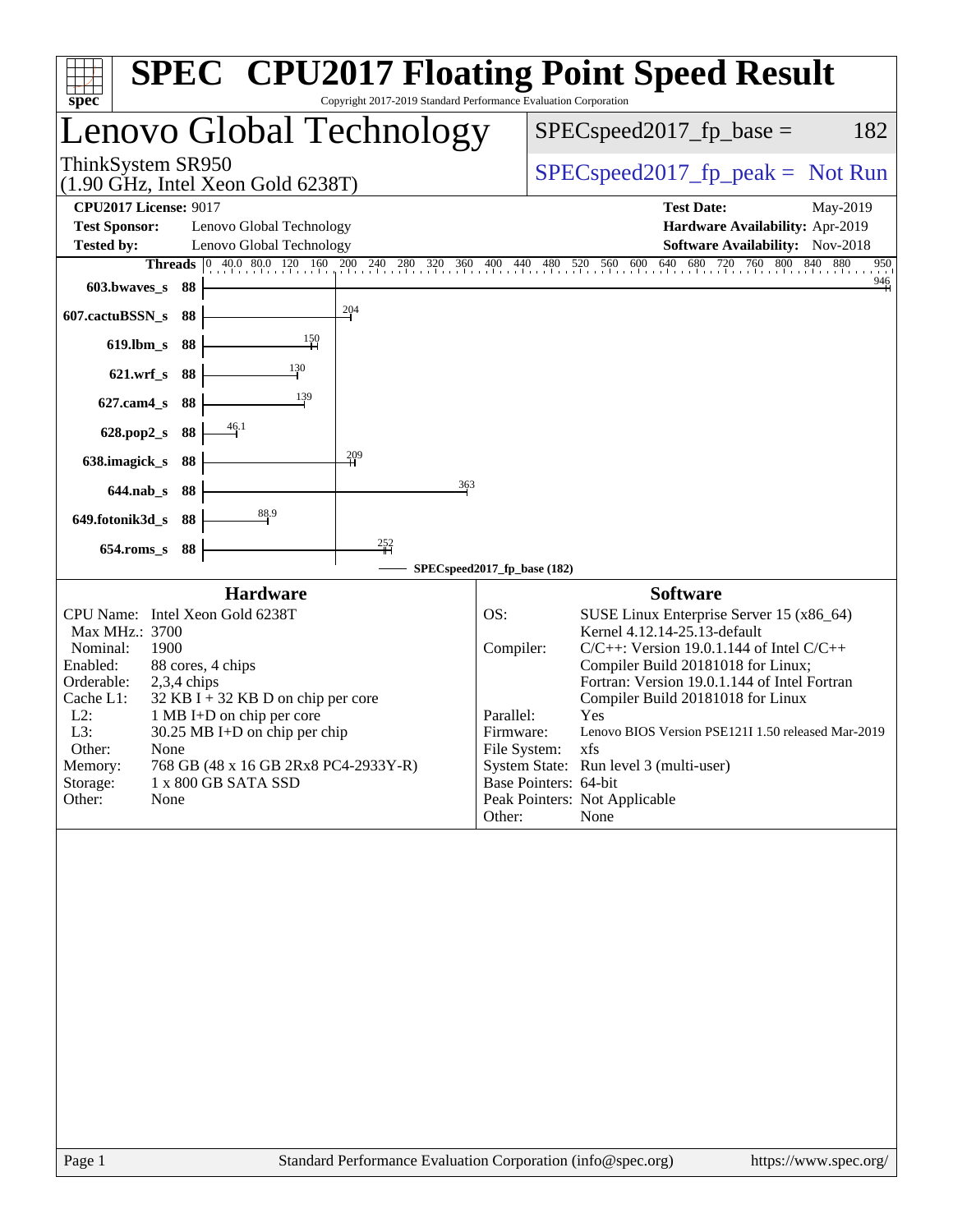

# Lenovo Global Technology

(1.90 GHz, Intel Xeon Gold 6238T)

ThinkSystem SR950<br>  $(1.00 \text{ GHz. Intel Yes} \cdot \text{Cold } 6238 \text{ T})$   $\text{SPEC speed2017\_fp\_peak} = \text{Not Run}$ 

 $SPEC speed2017_fp\_base = 182$ 

**[Test Sponsor:](http://www.spec.org/auto/cpu2017/Docs/result-fields.html#TestSponsor)** Lenovo Global Technology **[Hardware Availability:](http://www.spec.org/auto/cpu2017/Docs/result-fields.html#HardwareAvailability)** Apr-2019 **[Tested by:](http://www.spec.org/auto/cpu2017/Docs/result-fields.html#Testedby)** Lenovo Global Technology **[Software Availability:](http://www.spec.org/auto/cpu2017/Docs/result-fields.html#SoftwareAvailability)** Nov-2018

**[CPU2017 License:](http://www.spec.org/auto/cpu2017/Docs/result-fields.html#CPU2017License)** 9017 **[Test Date:](http://www.spec.org/auto/cpu2017/Docs/result-fields.html#TestDate)** May-2019

#### **[Results Table](http://www.spec.org/auto/cpu2017/Docs/result-fields.html#ResultsTable)**

|                                              | <b>Base</b>                        |                |       |                | <b>Peak</b> |                |            |                |                |              |                |              |                |              |
|----------------------------------------------|------------------------------------|----------------|-------|----------------|-------------|----------------|------------|----------------|----------------|--------------|----------------|--------------|----------------|--------------|
| <b>Benchmark</b>                             | <b>Threads</b>                     | <b>Seconds</b> | Ratio | <b>Seconds</b> | Ratio       | <b>Seconds</b> | Ratio      | <b>Threads</b> | <b>Seconds</b> | <b>Ratio</b> | <b>Seconds</b> | <b>Ratio</b> | <b>Seconds</b> | <b>Ratio</b> |
| 603.bwayes s                                 | 88                                 | 62.4           | 946   | 62.8           | 940         | 62.3           | 946        |                |                |              |                |              |                |              |
| 607.cactuBSSN s                              | 88                                 | 82.1           | 203   | 81.8           | 204         | 81.9           | 204        |                |                |              |                |              |                |              |
| $619.$ lbm_s                                 | 88                                 | 33.3           | 157   | 35.3           | 148         | 35.0           | 150        |                |                |              |                |              |                |              |
| $621.wrf$ s                                  | 88                                 | 102            | 129   | 102            | 130         | 102            | 130        |                |                |              |                |              |                |              |
| $627.cam4_s$                                 | 88                                 | 63.5           | 140   | 63.8           | 139         | 63.7           | <u>139</u> |                |                |              |                |              |                |              |
| $628.pop2_s$                                 | 88                                 | 257            | 46.1  | 263            | 45.1        | 255            | 46.5       |                |                |              |                |              |                |              |
| 638.imagick_s                                | 88                                 | 69.1           | 209   | 69.0           | 209         | 71.3           | 202        |                |                |              |                |              |                |              |
| $644$ .nab s                                 | 88                                 | 48.1           | 364   | 48.1           | 363         | 48.1           | 363        |                |                |              |                |              |                |              |
| 649.fotonik3d s                              | 88                                 | <u>103</u>     | 88.9  | 103            | 88.3        | 102            | 89.2       |                |                |              |                |              |                |              |
| $654$ .roms s                                | 88                                 | 60.8           | 259   | 63.3           | 249         | 62.6           | <u>252</u> |                |                |              |                |              |                |              |
|                                              | $SPEC speed2017_fp\_base =$<br>182 |                |       |                |             |                |            |                |                |              |                |              |                |              |
| $SPECspeed2017_fp\_peak =$<br><b>Not Run</b> |                                    |                |       |                |             |                |            |                |                |              |                |              |                |              |

Results appear in the [order in which they were run.](http://www.spec.org/auto/cpu2017/Docs/result-fields.html#RunOrder) Bold underlined text [indicates a median measurement](http://www.spec.org/auto/cpu2017/Docs/result-fields.html#Median).

#### **[Operating System Notes](http://www.spec.org/auto/cpu2017/Docs/result-fields.html#OperatingSystemNotes)**

Stack size set to unlimited using "ulimit -s unlimited"

#### **[General Notes](http://www.spec.org/auto/cpu2017/Docs/result-fields.html#GeneralNotes)**

Environment variables set by runcpu before the start of the run: KMP\_AFFINITY = "granularity=fine,compact" LD\_LIBRARY\_PATH = "/home/cpu2017-1.0.5-ic19.0u1/lib/intel64" OMP\_STACKSIZE = "192M"

 Binaries compiled on a system with 1x Intel Core i9-7900X CPU + 32GB RAM memory using Redhat Enterprise Linux 7.5 Transparent Huge Pages enabled by default Prior to runcpu invocation Filesystem page cache synced and cleared with: sync; echo 3> /proc/sys/vm/drop\_caches NA: The test sponsor attests, as of date of publication, that CVE-2017-5754 (Meltdown) is mitigated in the system as tested and documented. Yes: The test sponsor attests, as of date of publication, that CVE-2017-5753 (Spectre variant 1) is mitigated in the system as tested and documented. Yes: The test sponsor attests, as of date of publication, that CVE-2017-5715 (Spectre variant 2) is mitigated in the system as tested and documented. Yes: The test sponsor attests, as of date of publication, that CVE-2018-3640 (Spectre variant 3a) is mitigated in the system as tested and documented. Yes: The test sponsor attests, as of date of publication, that CVE-2018-3639 (Spectre variant 4) is mitigated in the system as tested and documented.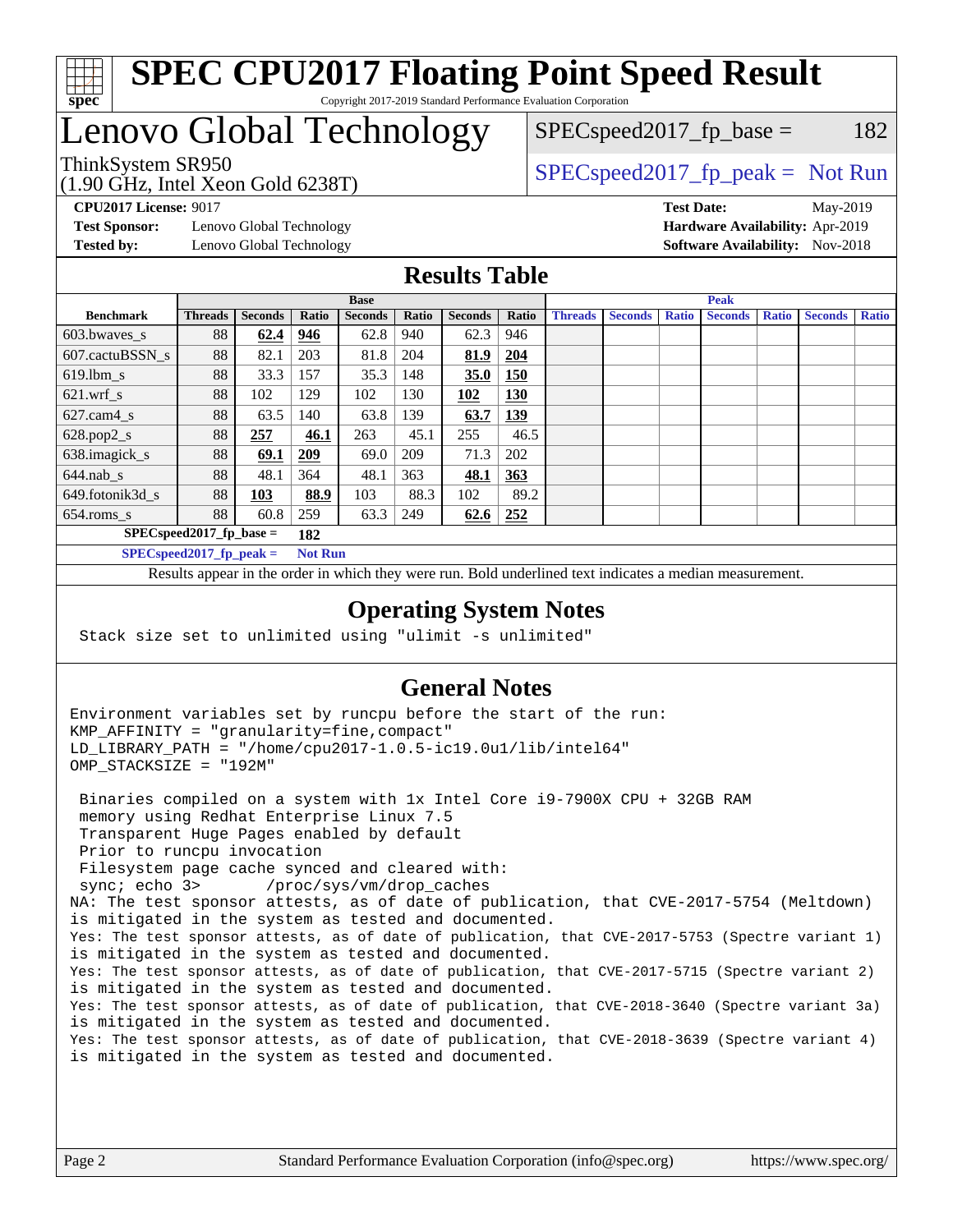| $spec^*$                                                                                                                                                                                                                                                                                                                                                                                                                                                                                         | Copyright 2017-2019 Standard Performance Evaluation Corporation                                                                                          | <b>SPEC CPU2017 Floating Point Speed Result</b>                                                                                                                                                                                                                                                                          |                                                                                       |
|--------------------------------------------------------------------------------------------------------------------------------------------------------------------------------------------------------------------------------------------------------------------------------------------------------------------------------------------------------------------------------------------------------------------------------------------------------------------------------------------------|----------------------------------------------------------------------------------------------------------------------------------------------------------|--------------------------------------------------------------------------------------------------------------------------------------------------------------------------------------------------------------------------------------------------------------------------------------------------------------------------|---------------------------------------------------------------------------------------|
| Lenovo Global Technology                                                                                                                                                                                                                                                                                                                                                                                                                                                                         |                                                                                                                                                          | $SPEC speed2017fp base =$                                                                                                                                                                                                                                                                                                | 182                                                                                   |
| ThinkSystem SR950<br>$(1.90 \text{ GHz}, \text{Intel Xeon Gold } 6238 \text{T})$                                                                                                                                                                                                                                                                                                                                                                                                                 |                                                                                                                                                          | $SPEC speed2017rfp peak = Not Run$                                                                                                                                                                                                                                                                                       |                                                                                       |
| <b>CPU2017 License: 9017</b><br><b>Test Sponsor:</b><br>Lenovo Global Technology<br><b>Tested by:</b><br>Lenovo Global Technology                                                                                                                                                                                                                                                                                                                                                                |                                                                                                                                                          | <b>Test Date:</b>                                                                                                                                                                                                                                                                                                        | May-2019<br>Hardware Availability: Apr-2019<br><b>Software Availability:</b> Nov-2018 |
|                                                                                                                                                                                                                                                                                                                                                                                                                                                                                                  | <b>Platform Notes</b>                                                                                                                                    |                                                                                                                                                                                                                                                                                                                          |                                                                                       |
| BIOS configuration:<br>Choose Operating Mode set to Maximum Performance<br>Choose Operating Mode set to Custom Mode<br>CPU P-state Control set to Autonomous<br>Hyper-Threading set to Disable<br>Trusted Execution Technology set to Enable<br>DCU Streamer Prefetcher set to Disable<br>MONITOR/MWAIT set to Enable<br>Sysinfo program /home/cpu2017-1.0.5-ic19.0ul/bin/sysinfo<br>Rev: r5974 of 2018-05-19 9bcde8f2999c33d61f64985e45859ea9<br>running on linux-jdx4 Thu May 30 19:11:17 2019 |                                                                                                                                                          |                                                                                                                                                                                                                                                                                                                          |                                                                                       |
| SUT (System Under Test) info as seen by some common utilities.<br>For more information on this section, see<br>https://www.spec.org/cpu2017/Docs/config.html#sysinfo                                                                                                                                                                                                                                                                                                                             |                                                                                                                                                          |                                                                                                                                                                                                                                                                                                                          |                                                                                       |
| From /proc/cpuinfo<br>model name: $Intel(R)$ Xeon(R) Gold 6238T CPU @ 1.90GHz<br>"physical id"s (chips)<br>4<br>88 "processors"<br>cores, siblings (Caution: counting these is hw and system dependent. The following<br>excerpts from /proc/cpuinfo might not be reliable. Use with caution.)<br>cpu cores : 22<br>siblings : 22                                                                                                                                                                |                                                                                                                                                          | physical 0: cores 0 1 2 3 4 5 8 9 10 11 12 16 17 18 19 20 21 24 25 26 27 28<br>physical 1: cores 0 1 2 3 4 5 8 9 10 11 12 16 17 18 19 20 21 24 25 26 27 28<br>physical 2: cores 0 1 2 3 4 5 8 9 10 11 12 16 17 18 19 20 21 24 25 26 27 28<br>physical 3: cores 0 1 2 3 4 5 8 9 10 11 12 16 17 18 19 20 21 24 25 26 27 28 |                                                                                       |
| From lscpu:<br>Architecture:<br>$CPU$ op-mode( $s$ ):<br>Byte Order:<br>CPU(s):<br>On-line CPU(s) list: $0-87$<br>Thread(s) per core:<br>Core(s) per socket:<br>Socket(s):<br>NUMA node(s):<br>Vendor ID:<br>CPU family:<br>Model:<br>Model name:<br>Stepping:<br>CPU MHz:<br>BogoMIPS:<br>Virtualization:                                                                                                                                                                                       | x86_64<br>$32$ -bit, $64$ -bit<br>Little Endian<br>88<br>$\mathbf{1}$<br>22<br>4<br>4<br>GenuineIntel<br>6<br>85<br>6<br>1900.000<br>3800.00<br>$VT - x$ | $Intel(R) Xeon(R) Gold 6238T CPU @ 1.90GHz$                                                                                                                                                                                                                                                                              |                                                                                       |
|                                                                                                                                                                                                                                                                                                                                                                                                                                                                                                  | (Continued on next page)                                                                                                                                 |                                                                                                                                                                                                                                                                                                                          |                                                                                       |
| Page 3                                                                                                                                                                                                                                                                                                                                                                                                                                                                                           | Standard Performance Evaluation Corporation (info@spec.org)                                                                                              |                                                                                                                                                                                                                                                                                                                          | https://www.spec.org/                                                                 |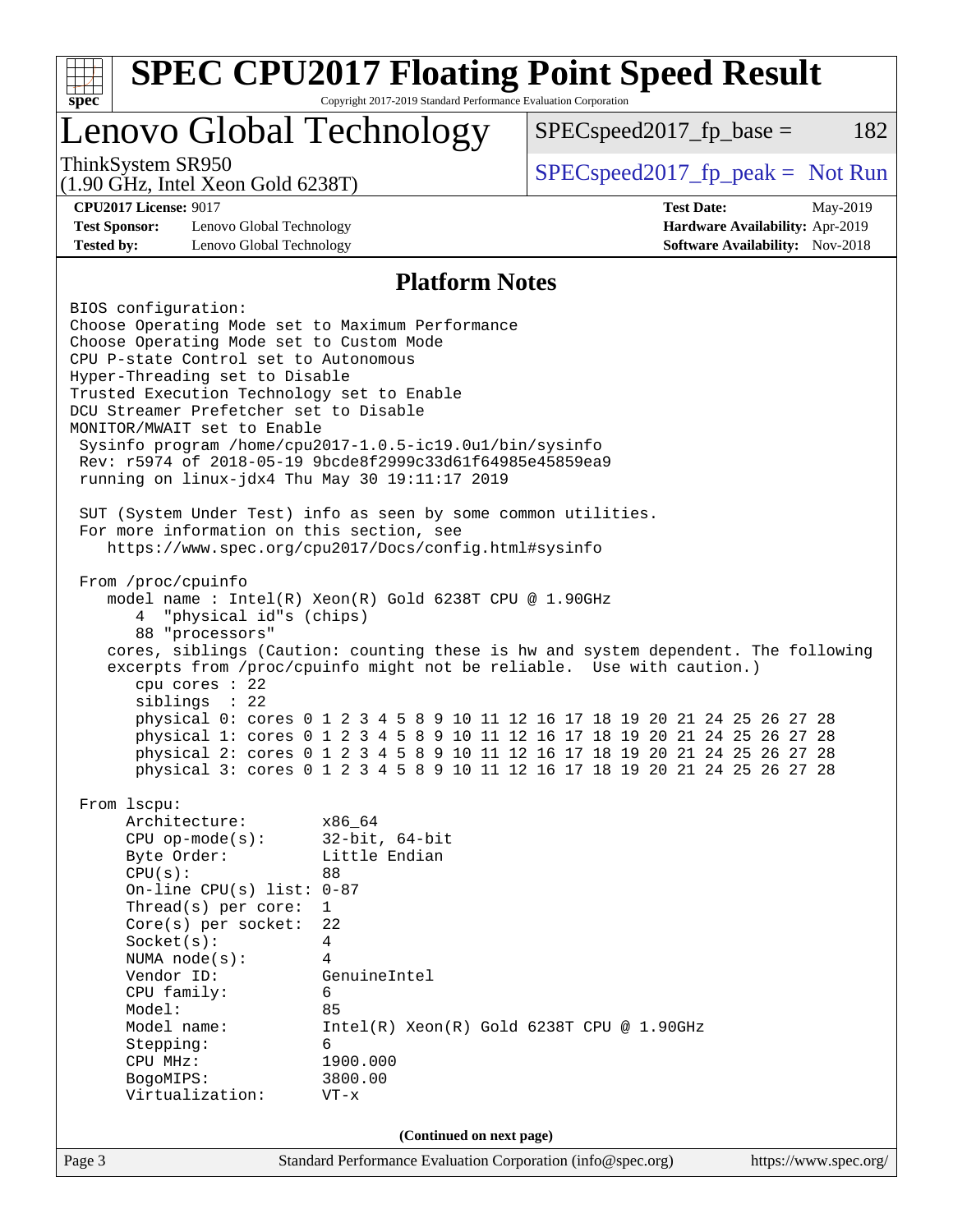

Lenovo Global Technology

 $SPEC speed2017_fp\_base = 182$ 

(1.90 GHz, Intel Xeon Gold 6238T)

ThinkSystem SR950<br>  $(1.00 \text{ GHz. Intel Yes} \cdot \text{Cold } 6238 \text{ T})$   $\text{SPEC speed2017\_fp\_peak} = \text{Not Run}$ 

**[Test Sponsor:](http://www.spec.org/auto/cpu2017/Docs/result-fields.html#TestSponsor)** Lenovo Global Technology **[Hardware Availability:](http://www.spec.org/auto/cpu2017/Docs/result-fields.html#HardwareAvailability)** Apr-2019 **[Tested by:](http://www.spec.org/auto/cpu2017/Docs/result-fields.html#Testedby)** Lenovo Global Technology **[Software Availability:](http://www.spec.org/auto/cpu2017/Docs/result-fields.html#SoftwareAvailability)** Nov-2018

**[CPU2017 License:](http://www.spec.org/auto/cpu2017/Docs/result-fields.html#CPU2017License)** 9017 **[Test Date:](http://www.spec.org/auto/cpu2017/Docs/result-fields.html#TestDate)** May-2019

#### **[Platform Notes \(Continued\)](http://www.spec.org/auto/cpu2017/Docs/result-fields.html#PlatformNotes)**

| L1d cache:  |                         | 32K       |
|-------------|-------------------------|-----------|
| Lli cache:  |                         | 32K       |
| $L2$ cache: |                         | 1024K     |
| $L3$ cache: |                         | 30976K    |
|             | NUMA node0 CPU(s):      | $0 - 21$  |
|             | NUMA nodel CPU(s):      | $22 - 43$ |
|             | NUMA $node2$ $CPU(s)$ : | $44 - 65$ |
|             | NUMA $node3$ $CPU(s)$ : | $66 - 87$ |
|             |                         |           |

Flags: fpu vme de pse tsc msr pae mce cx8 apic sep mtrr pge mca cmov pat pse36 clflush dts acpi mmx fxsr sse sse2 ss ht tm pbe syscall nx pdpe1gb rdtscp lm constant\_tsc art arch\_perfmon pebs bts rep\_good nopl xtopology nonstop\_tsc cpuid aperfmperf pni pclmulqdq dtes64 monitor ds\_cpl vmx smx est tm2 ssse3 sdbg fma cx16 xtpr pdcm pcid dca sse4\_1 sse4\_2 x2apic movbe popcnt tsc\_deadline\_timer aes xsave avx f16c rdrand lahf\_lm abm 3dnowprefetch cpuid\_fault epb cat\_l3 cdp\_l3 invpcid\_single ssbd mba ibrs ibpb stibp tpr\_shadow vnmi flexpriority ept vpid fsgsbase tsc\_adjust bmi1 hle avx2 smep bmi2 erms invpcid rtm cqm mpx rdt\_a avx512f avx512dq rdseed adx smap clflushopt clwb intel\_pt avx512cd avx512bw avx512vl xsaveopt xsavec xgetbv1 xsaves cqm\_llc cqm\_occup\_llc cqm\_mbm\_total cqm\_mbm\_local dtherm ida arat pln pts hwp\_epp pku ospke avx512\_vnni flush\_l1d arch\_capabilities

```
 /proc/cpuinfo cache data
cache size : 30976 KB
```
 From numactl --hardware WARNING: a numactl 'node' might or might not correspond to a physical chip. available: 4 nodes (0-3) node 0 cpus: 0 1 2 3 4 5 6 7 8 9 10 11 12 13 14 15 16 17 18 19 20 21 node 0 size: 193074 MB node 0 free: 189697 MB node 1 cpus: 22 23 24 25 26 27 28 29 30 31 32 33 34 35 36 37 38 39 40 41 42 43 node 1 size: 193515 MB node 1 free: 192988 MB node 2 cpus: 44 45 46 47 48 49 50 51 52 53 54 55 56 57 58 59 60 61 62 63 64 65 node 2 size: 193515 MB node 2 free: 192628 MB node 3 cpus: 66 67 68 69 70 71 72 73 74 75 76 77 78 79 80 81 82 83 84 85 86 87 node 3 size: 193512 MB node 3 free: 193136 MB node distances: node 0 1 2 3 0: 10 21 21 21 1: 21 10 21 21 2: 21 21 10 21 3: 21 21 21 10 From /proc/meminfo MemTotal: 792184704 kB **(Continued on next page)**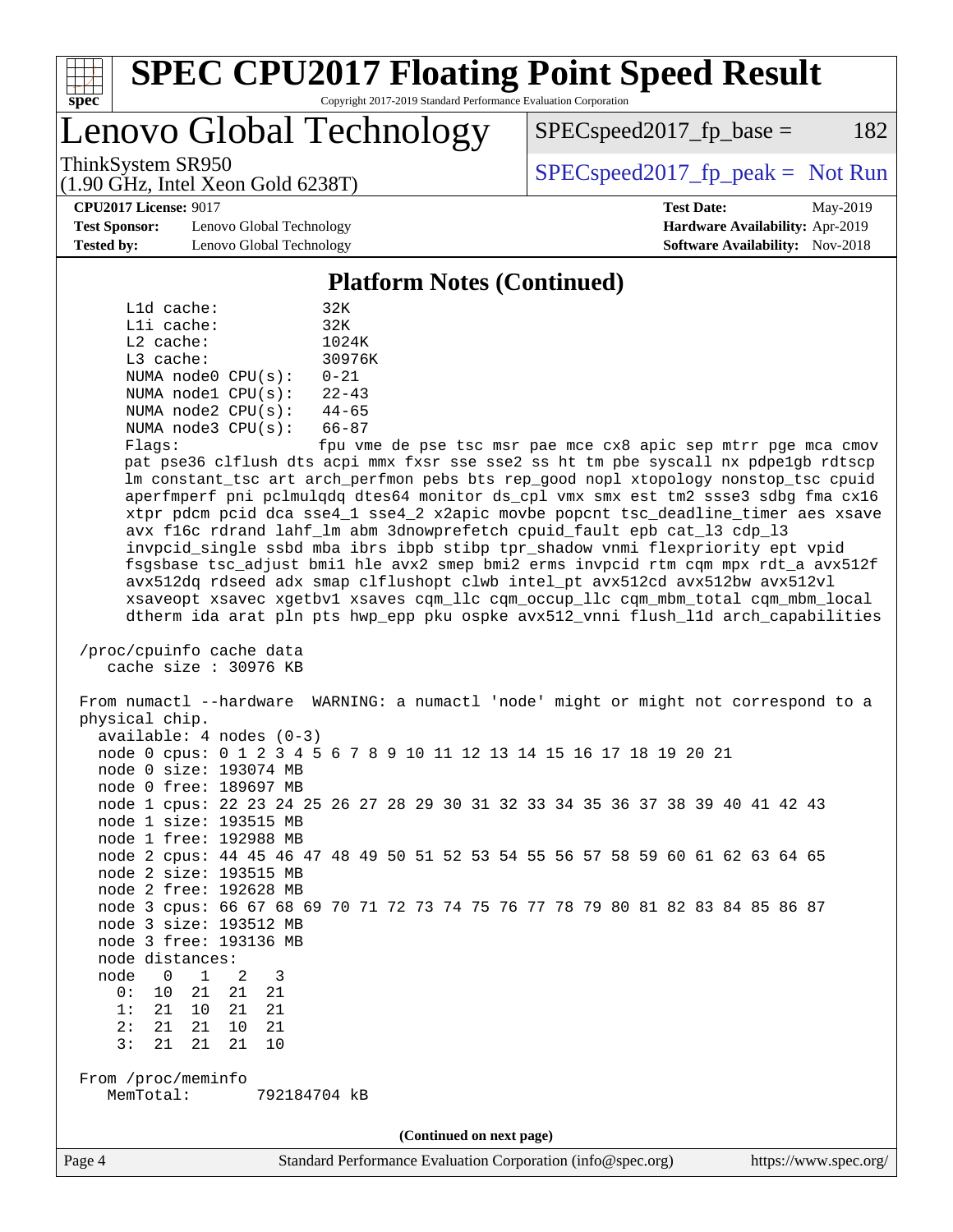| <b>SPEC CPU2017 Floating Point Speed Result</b><br>$spec^*$<br>Copyright 2017-2019 Standard Performance Evaluation Corporation                                                                                                                                                                                                                                                                                                                                                |                                                                                                     |
|-------------------------------------------------------------------------------------------------------------------------------------------------------------------------------------------------------------------------------------------------------------------------------------------------------------------------------------------------------------------------------------------------------------------------------------------------------------------------------|-----------------------------------------------------------------------------------------------------|
| Lenovo Global Technology                                                                                                                                                                                                                                                                                                                                                                                                                                                      | $SPEC speed2017_fp\_base =$<br>182                                                                  |
| ThinkSystem SR950<br>$(1.90 \text{ GHz}, \text{Intel Xeon Gold } 6238 \text{T})$                                                                                                                                                                                                                                                                                                                                                                                              | $SPEC speed2017rfp peak = Not Run$                                                                  |
| <b>CPU2017 License: 9017</b><br><b>Test Sponsor:</b><br>Lenovo Global Technology<br><b>Tested by:</b><br>Lenovo Global Technology                                                                                                                                                                                                                                                                                                                                             | <b>Test Date:</b><br>May-2019<br>Hardware Availability: Apr-2019<br>Software Availability: Nov-2018 |
| <b>Platform Notes (Continued)</b>                                                                                                                                                                                                                                                                                                                                                                                                                                             |                                                                                                     |
| HugePages_Total:<br>0<br>Hugepagesize:<br>2048 kB                                                                                                                                                                                                                                                                                                                                                                                                                             |                                                                                                     |
| From /etc/*release* /etc/*version*<br>os-release:<br>NAME="SLES"<br>VERSION="15"<br>VERSION_ID="15"<br>PRETTY_NAME="SUSE Linux Enterprise Server 15"<br>ID="sles"<br>ID LIKE="suse"<br>ANSI COLOR="0;32"<br>CPE_NAME="cpe:/o:suse:sles:15"                                                                                                                                                                                                                                    |                                                                                                     |
| uname $-a$ :<br>Linux linux-jdx4 4.12.14-25.13-default #1 SMP Tue Aug 14 15:07:35 UTC 2018 (947aa51)<br>x86_64 x86_64 x86_64 GNU/Linux                                                                                                                                                                                                                                                                                                                                        |                                                                                                     |
| Kernel self-reported vulnerability status:<br>CVE-2017-5754 (Meltdown):<br>Not affected<br>CVE-2017-5753 (Spectre variant 1): Mitigation: __user pointer sanitization<br>CVE-2017-5715 (Spectre variant 2): Mitigation: Indirect Branch Restricted Speculation,<br>IBPB, IBRS_FW                                                                                                                                                                                              |                                                                                                     |
| run-level 3 May 30 16:48                                                                                                                                                                                                                                                                                                                                                                                                                                                      |                                                                                                     |
| SPEC is set to: /home/cpu2017-1.0.5-ic19.0u1<br>Filesystem<br>Type Size Used Avail Use% Mounted on<br>/dev/sda2<br>xfs<br>744G<br>22G 723G<br>$3\frac{6}{9}$ /                                                                                                                                                                                                                                                                                                                |                                                                                                     |
| Additional information from dmidecode follows. WARNING: Use caution when you interpret<br>this section. The 'dmidecode' program reads system data which is "intended to allow<br>hardware to be accurately determined", but the intent may not be met, as there are<br>frequent changes to hardware, firmware, and the "DMTF SMBIOS" standard.<br>BIOS Lenovo -[PSE121I-1.50]- 03/01/2019<br>Memory:<br>48x NO DIMM NO DIMM<br>48x Samsung M393A2K43CB2-CVF 16 GB 2 rank 2933 |                                                                                                     |
| (End of data from sysinfo program)                                                                                                                                                                                                                                                                                                                                                                                                                                            |                                                                                                     |
| <b>Compiler Version Notes</b>                                                                                                                                                                                                                                                                                                                                                                                                                                                 |                                                                                                     |
| 619.1bm $s(base)$ 638.imagick $s(base)$ 644.nab $s(base)$<br>CC.                                                                                                                                                                                                                                                                                                                                                                                                              |                                                                                                     |
| (Continued on next page)                                                                                                                                                                                                                                                                                                                                                                                                                                                      |                                                                                                     |

Page 5 Standard Performance Evaluation Corporation [\(info@spec.org\)](mailto:info@spec.org) <https://www.spec.org/>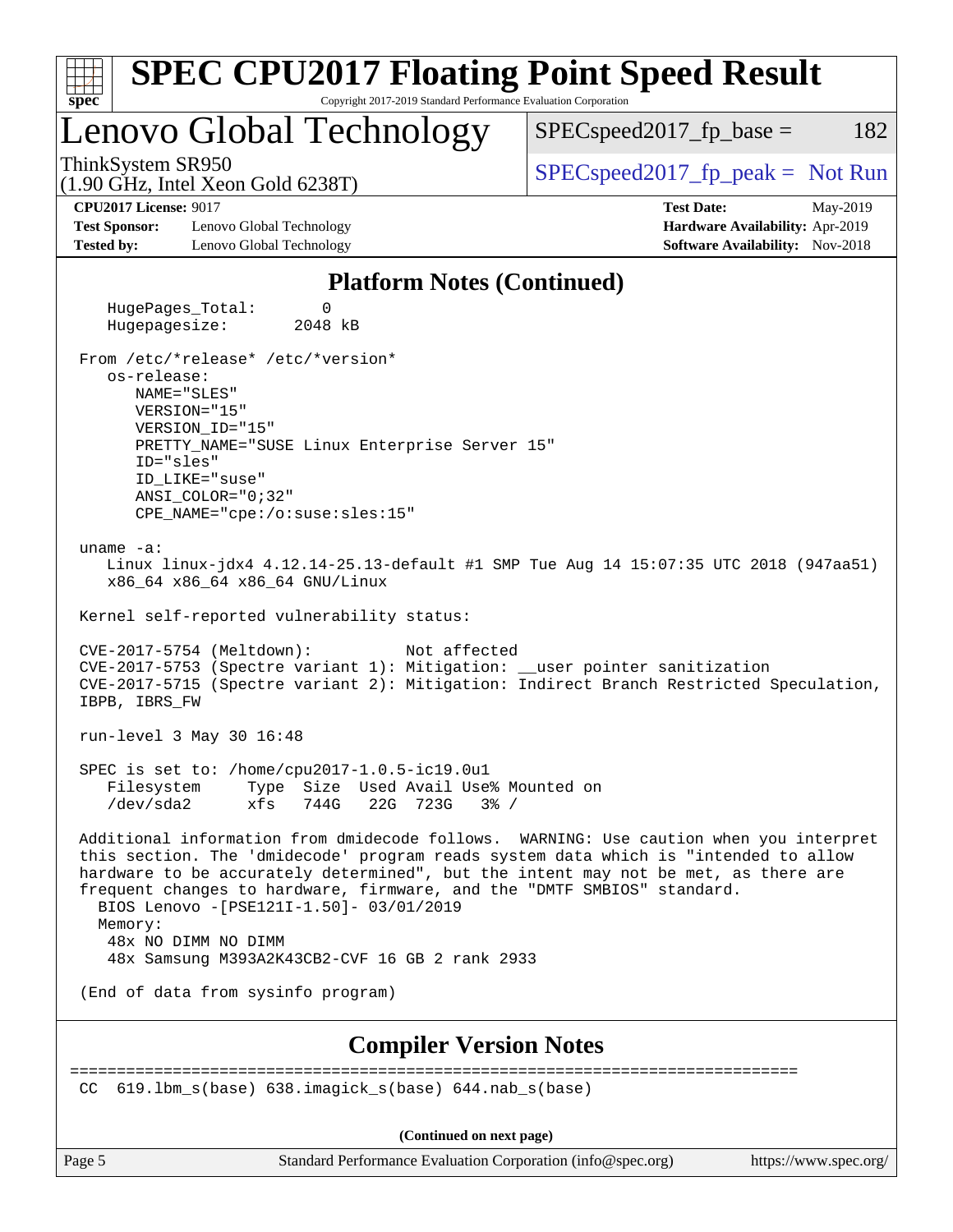

# **[SPEC CPU2017 Floating Point Speed Result](http://www.spec.org/auto/cpu2017/Docs/result-fields.html#SPECCPU2017FloatingPointSpeedResult)**

Copyright 2017-2019 Standard Performance Evaluation Corporation

Lenovo Global Technology

 $SPEC speed2017_fp\_peak = Not Run$ 

 $SPEC speed2017_fp\_base = 182$ 

(1.90 GHz, Intel Xeon Gold 6238T)

**[CPU2017 License:](http://www.spec.org/auto/cpu2017/Docs/result-fields.html#CPU2017License)** 9017 **[Test Date:](http://www.spec.org/auto/cpu2017/Docs/result-fields.html#TestDate)** May-2019

**[Test Sponsor:](http://www.spec.org/auto/cpu2017/Docs/result-fields.html#TestSponsor)** Lenovo Global Technology **[Hardware Availability:](http://www.spec.org/auto/cpu2017/Docs/result-fields.html#HardwareAvailability)** Apr-2019 **[Tested by:](http://www.spec.org/auto/cpu2017/Docs/result-fields.html#Testedby)** Lenovo Global Technology **[Software Availability:](http://www.spec.org/auto/cpu2017/Docs/result-fields.html#SoftwareAvailability)** Nov-2018

### **[Compiler Version Notes \(Continued\)](http://www.spec.org/auto/cpu2017/Docs/result-fields.html#CompilerVersionNotes)**

| Intel(R) C Intel(R) 64 Compiler for applications running on Intel(R) 64,<br>Version 19.0.1.144 Build 20181018<br>Copyright (C) 1985-2018 Intel Corporation. All rights reserved.                                                                                                                                                                                                                                                                                                                                                                                     |
|----------------------------------------------------------------------------------------------------------------------------------------------------------------------------------------------------------------------------------------------------------------------------------------------------------------------------------------------------------------------------------------------------------------------------------------------------------------------------------------------------------------------------------------------------------------------|
|                                                                                                                                                                                                                                                                                                                                                                                                                                                                                                                                                                      |
|                                                                                                                                                                                                                                                                                                                                                                                                                                                                                                                                                                      |
| FC 607.cactuBSSN_s(base)                                                                                                                                                                                                                                                                                                                                                                                                                                                                                                                                             |
| Intel(R) $C++$ Intel(R) 64 Compiler for applications running on Intel(R) 64,<br>Version 19.0.1.144 Build 20181018<br>Copyright (C) 1985-2018 Intel Corporation. All rights reserved.<br>Intel(R) C Intel(R) 64 Compiler for applications running on Intel(R) 64,<br>Version 19.0.1.144 Build 20181018<br>Copyright (C) 1985-2018 Intel Corporation. All rights reserved.<br>$Intel(R)$ Fortran Intel(R) 64 Compiler for applications running on Intel(R)<br>64, Version 19.0.1.144 Build 20181018<br>Copyright (C) 1985-2018 Intel Corporation. All rights reserved. |
|                                                                                                                                                                                                                                                                                                                                                                                                                                                                                                                                                                      |
| FC 603.bwaves_s(base) 649.fotonik3d_s(base) 654.roms_s(base)                                                                                                                                                                                                                                                                                                                                                                                                                                                                                                         |
| $Intel(R)$ Fortran Intel(R) 64 Compiler for applications running on Intel(R)<br>64, Version 19.0.1.144 Build 20181018                                                                                                                                                                                                                                                                                                                                                                                                                                                |
| Copyright (C) 1985-2018 Intel Corporation. All rights reserved.                                                                                                                                                                                                                                                                                                                                                                                                                                                                                                      |
|                                                                                                                                                                                                                                                                                                                                                                                                                                                                                                                                                                      |
| $CC$ 621.wrf $s(base)$ 627.cam $4_s(base)$ 628.pop2 $s(base)$                                                                                                                                                                                                                                                                                                                                                                                                                                                                                                        |
| $Intel(R)$ Fortran Intel(R) 64 Compiler for applications running on Intel(R)<br>64, Version 19.0.1.144 Build 20181018<br>Copyright (C) 1985-2018 Intel Corporation. All rights reserved.                                                                                                                                                                                                                                                                                                                                                                             |
| Intel(R) C Intel(R) 64 Compiler for applications running on Intel(R) 64,<br>Version 19.0.1.144 Build 20181018                                                                                                                                                                                                                                                                                                                                                                                                                                                        |
| Copyright (C) 1985-2018 Intel Corporation. All rights reserved.                                                                                                                                                                                                                                                                                                                                                                                                                                                                                                      |
|                                                                                                                                                                                                                                                                                                                                                                                                                                                                                                                                                                      |

# **[Base Compiler Invocation](http://www.spec.org/auto/cpu2017/Docs/result-fields.html#BaseCompilerInvocation)**

[C benchmarks](http://www.spec.org/auto/cpu2017/Docs/result-fields.html#Cbenchmarks): [icc -m64 -std=c11](http://www.spec.org/cpu2017/results/res2019q3/cpu2017-20190624-15552.flags.html#user_CCbase_intel_icc_64bit_c11_33ee0cdaae7deeeab2a9725423ba97205ce30f63b9926c2519791662299b76a0318f32ddfffdc46587804de3178b4f9328c46fa7c2b0cd779d7a61945c91cd35)

[Fortran benchmarks](http://www.spec.org/auto/cpu2017/Docs/result-fields.html#Fortranbenchmarks): [ifort -m64](http://www.spec.org/cpu2017/results/res2019q3/cpu2017-20190624-15552.flags.html#user_FCbase_intel_ifort_64bit_24f2bb282fbaeffd6157abe4f878425411749daecae9a33200eee2bee2fe76f3b89351d69a8130dd5949958ce389cf37ff59a95e7a40d588e8d3a57e0c3fd751)

**(Continued on next page)**

Page 6 Standard Performance Evaluation Corporation [\(info@spec.org\)](mailto:info@spec.org) <https://www.spec.org/>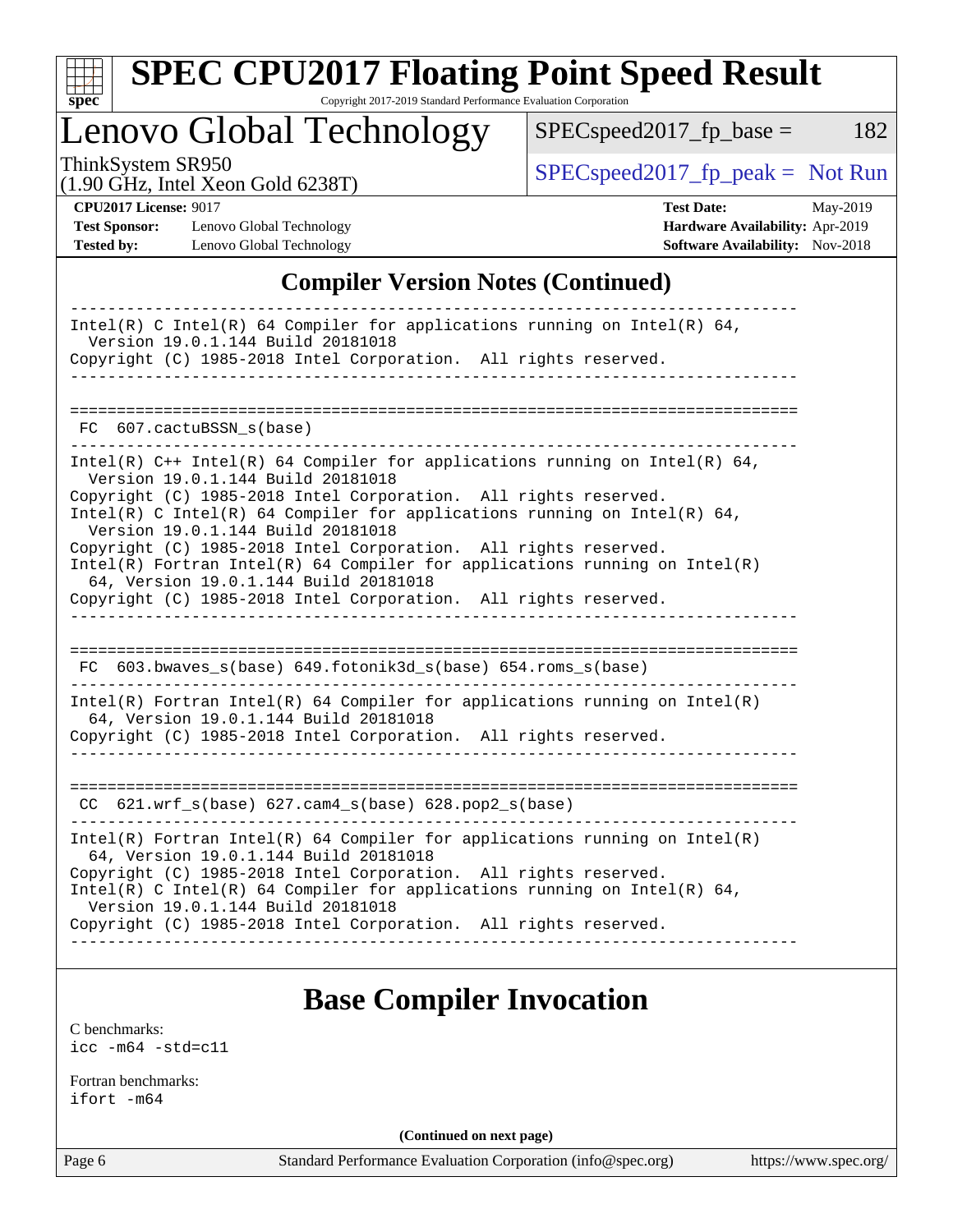

Lenovo Global Technology

 $SPEC speed2017_fp\_base = 182$ 

ThinkSystem SR950<br>  $(1.00 \text{ GHz. Intel Yes} \cdot \text{Cold } 6238 \text{ T})$   $SPEC speed2017\_fp\_peak = Not Run$ 

(1.90 GHz, Intel Xeon Gold 6238T)

**[Test Sponsor:](http://www.spec.org/auto/cpu2017/Docs/result-fields.html#TestSponsor)** Lenovo Global Technology **[Hardware Availability:](http://www.spec.org/auto/cpu2017/Docs/result-fields.html#HardwareAvailability)** Apr-2019 **[Tested by:](http://www.spec.org/auto/cpu2017/Docs/result-fields.html#Testedby)** Lenovo Global Technology **[Software Availability:](http://www.spec.org/auto/cpu2017/Docs/result-fields.html#SoftwareAvailability)** Nov-2018

**[CPU2017 License:](http://www.spec.org/auto/cpu2017/Docs/result-fields.html#CPU2017License)** 9017 **[Test Date:](http://www.spec.org/auto/cpu2017/Docs/result-fields.html#TestDate)** May-2019

# **[Base Compiler Invocation \(Continued\)](http://www.spec.org/auto/cpu2017/Docs/result-fields.html#BaseCompilerInvocation)**

[Benchmarks using both Fortran and C](http://www.spec.org/auto/cpu2017/Docs/result-fields.html#BenchmarksusingbothFortranandC): [ifort -m64](http://www.spec.org/cpu2017/results/res2019q3/cpu2017-20190624-15552.flags.html#user_CC_FCbase_intel_ifort_64bit_24f2bb282fbaeffd6157abe4f878425411749daecae9a33200eee2bee2fe76f3b89351d69a8130dd5949958ce389cf37ff59a95e7a40d588e8d3a57e0c3fd751) [icc -m64 -std=c11](http://www.spec.org/cpu2017/results/res2019q3/cpu2017-20190624-15552.flags.html#user_CC_FCbase_intel_icc_64bit_c11_33ee0cdaae7deeeab2a9725423ba97205ce30f63b9926c2519791662299b76a0318f32ddfffdc46587804de3178b4f9328c46fa7c2b0cd779d7a61945c91cd35)

[Benchmarks using Fortran, C, and C++:](http://www.spec.org/auto/cpu2017/Docs/result-fields.html#BenchmarksusingFortranCandCXX) [icpc -m64](http://www.spec.org/cpu2017/results/res2019q3/cpu2017-20190624-15552.flags.html#user_CC_CXX_FCbase_intel_icpc_64bit_4ecb2543ae3f1412ef961e0650ca070fec7b7afdcd6ed48761b84423119d1bf6bdf5cad15b44d48e7256388bc77273b966e5eb805aefd121eb22e9299b2ec9d9) [icc -m64 -std=c11](http://www.spec.org/cpu2017/results/res2019q3/cpu2017-20190624-15552.flags.html#user_CC_CXX_FCbase_intel_icc_64bit_c11_33ee0cdaae7deeeab2a9725423ba97205ce30f63b9926c2519791662299b76a0318f32ddfffdc46587804de3178b4f9328c46fa7c2b0cd779d7a61945c91cd35) [ifort -m64](http://www.spec.org/cpu2017/results/res2019q3/cpu2017-20190624-15552.flags.html#user_CC_CXX_FCbase_intel_ifort_64bit_24f2bb282fbaeffd6157abe4f878425411749daecae9a33200eee2bee2fe76f3b89351d69a8130dd5949958ce389cf37ff59a95e7a40d588e8d3a57e0c3fd751)

## **[Base Portability Flags](http://www.spec.org/auto/cpu2017/Docs/result-fields.html#BasePortabilityFlags)**

 603.bwaves\_s: [-DSPEC\\_LP64](http://www.spec.org/cpu2017/results/res2019q3/cpu2017-20190624-15552.flags.html#suite_basePORTABILITY603_bwaves_s_DSPEC_LP64) 607.cactuBSSN\_s: [-DSPEC\\_LP64](http://www.spec.org/cpu2017/results/res2019q3/cpu2017-20190624-15552.flags.html#suite_basePORTABILITY607_cactuBSSN_s_DSPEC_LP64) 619.lbm\_s: [-DSPEC\\_LP64](http://www.spec.org/cpu2017/results/res2019q3/cpu2017-20190624-15552.flags.html#suite_basePORTABILITY619_lbm_s_DSPEC_LP64) 621.wrf\_s: [-DSPEC\\_LP64](http://www.spec.org/cpu2017/results/res2019q3/cpu2017-20190624-15552.flags.html#suite_basePORTABILITY621_wrf_s_DSPEC_LP64) [-DSPEC\\_CASE\\_FLAG](http://www.spec.org/cpu2017/results/res2019q3/cpu2017-20190624-15552.flags.html#b621.wrf_s_baseCPORTABILITY_DSPEC_CASE_FLAG) [-convert big\\_endian](http://www.spec.org/cpu2017/results/res2019q3/cpu2017-20190624-15552.flags.html#user_baseFPORTABILITY621_wrf_s_convert_big_endian_c3194028bc08c63ac5d04de18c48ce6d347e4e562e8892b8bdbdc0214820426deb8554edfa529a3fb25a586e65a3d812c835984020483e7e73212c4d31a38223) 627.cam4\_s: [-DSPEC\\_LP64](http://www.spec.org/cpu2017/results/res2019q3/cpu2017-20190624-15552.flags.html#suite_basePORTABILITY627_cam4_s_DSPEC_LP64) [-DSPEC\\_CASE\\_FLAG](http://www.spec.org/cpu2017/results/res2019q3/cpu2017-20190624-15552.flags.html#b627.cam4_s_baseCPORTABILITY_DSPEC_CASE_FLAG) 628.pop2\_s: [-DSPEC\\_LP64](http://www.spec.org/cpu2017/results/res2019q3/cpu2017-20190624-15552.flags.html#suite_basePORTABILITY628_pop2_s_DSPEC_LP64) [-DSPEC\\_CASE\\_FLAG](http://www.spec.org/cpu2017/results/res2019q3/cpu2017-20190624-15552.flags.html#b628.pop2_s_baseCPORTABILITY_DSPEC_CASE_FLAG) [-convert big\\_endian](http://www.spec.org/cpu2017/results/res2019q3/cpu2017-20190624-15552.flags.html#user_baseFPORTABILITY628_pop2_s_convert_big_endian_c3194028bc08c63ac5d04de18c48ce6d347e4e562e8892b8bdbdc0214820426deb8554edfa529a3fb25a586e65a3d812c835984020483e7e73212c4d31a38223) [-assume byterecl](http://www.spec.org/cpu2017/results/res2019q3/cpu2017-20190624-15552.flags.html#user_baseFPORTABILITY628_pop2_s_assume_byterecl_7e47d18b9513cf18525430bbf0f2177aa9bf368bc7a059c09b2c06a34b53bd3447c950d3f8d6c70e3faf3a05c8557d66a5798b567902e8849adc142926523472) 638.imagick\_s: [-DSPEC\\_LP64](http://www.spec.org/cpu2017/results/res2019q3/cpu2017-20190624-15552.flags.html#suite_basePORTABILITY638_imagick_s_DSPEC_LP64) 644.nab\_s: [-DSPEC\\_LP64](http://www.spec.org/cpu2017/results/res2019q3/cpu2017-20190624-15552.flags.html#suite_basePORTABILITY644_nab_s_DSPEC_LP64) 649.fotonik3d\_s: [-DSPEC\\_LP64](http://www.spec.org/cpu2017/results/res2019q3/cpu2017-20190624-15552.flags.html#suite_basePORTABILITY649_fotonik3d_s_DSPEC_LP64) 654.roms\_s: [-DSPEC\\_LP64](http://www.spec.org/cpu2017/results/res2019q3/cpu2017-20190624-15552.flags.html#suite_basePORTABILITY654_roms_s_DSPEC_LP64)

# **[Base Optimization Flags](http://www.spec.org/auto/cpu2017/Docs/result-fields.html#BaseOptimizationFlags)**

[C benchmarks](http://www.spec.org/auto/cpu2017/Docs/result-fields.html#Cbenchmarks):

[-xCORE-AVX512](http://www.spec.org/cpu2017/results/res2019q3/cpu2017-20190624-15552.flags.html#user_CCbase_f-xCORE-AVX512) [-ipo](http://www.spec.org/cpu2017/results/res2019q3/cpu2017-20190624-15552.flags.html#user_CCbase_f-ipo) [-O3](http://www.spec.org/cpu2017/results/res2019q3/cpu2017-20190624-15552.flags.html#user_CCbase_f-O3) [-no-prec-div](http://www.spec.org/cpu2017/results/res2019q3/cpu2017-20190624-15552.flags.html#user_CCbase_f-no-prec-div) [-qopt-prefetch](http://www.spec.org/cpu2017/results/res2019q3/cpu2017-20190624-15552.flags.html#user_CCbase_f-qopt-prefetch) [-ffinite-math-only](http://www.spec.org/cpu2017/results/res2019q3/cpu2017-20190624-15552.flags.html#user_CCbase_f_finite_math_only_cb91587bd2077682c4b38af759c288ed7c732db004271a9512da14a4f8007909a5f1427ecbf1a0fb78ff2a814402c6114ac565ca162485bbcae155b5e4258871) [-qopt-mem-layout-trans=4](http://www.spec.org/cpu2017/results/res2019q3/cpu2017-20190624-15552.flags.html#user_CCbase_f-qopt-mem-layout-trans_fa39e755916c150a61361b7846f310bcdf6f04e385ef281cadf3647acec3f0ae266d1a1d22d972a7087a248fd4e6ca390a3634700869573d231a252c784941a8) [-qopenmp](http://www.spec.org/cpu2017/results/res2019q3/cpu2017-20190624-15552.flags.html#user_CCbase_qopenmp_16be0c44f24f464004c6784a7acb94aca937f053568ce72f94b139a11c7c168634a55f6653758ddd83bcf7b8463e8028bb0b48b77bcddc6b78d5d95bb1df2967) [-DSPEC\\_OPENMP](http://www.spec.org/cpu2017/results/res2019q3/cpu2017-20190624-15552.flags.html#suite_CCbase_DSPEC_OPENMP)

[Fortran benchmarks](http://www.spec.org/auto/cpu2017/Docs/result-fields.html#Fortranbenchmarks):

[-DSPEC\\_OPENMP](http://www.spec.org/cpu2017/results/res2019q3/cpu2017-20190624-15552.flags.html#suite_FCbase_DSPEC_OPENMP) [-xCORE-AVX512](http://www.spec.org/cpu2017/results/res2019q3/cpu2017-20190624-15552.flags.html#user_FCbase_f-xCORE-AVX512) [-ipo](http://www.spec.org/cpu2017/results/res2019q3/cpu2017-20190624-15552.flags.html#user_FCbase_f-ipo) [-O3](http://www.spec.org/cpu2017/results/res2019q3/cpu2017-20190624-15552.flags.html#user_FCbase_f-O3) [-no-prec-div](http://www.spec.org/cpu2017/results/res2019q3/cpu2017-20190624-15552.flags.html#user_FCbase_f-no-prec-div) [-qopt-prefetch](http://www.spec.org/cpu2017/results/res2019q3/cpu2017-20190624-15552.flags.html#user_FCbase_f-qopt-prefetch) [-ffinite-math-only](http://www.spec.org/cpu2017/results/res2019q3/cpu2017-20190624-15552.flags.html#user_FCbase_f_finite_math_only_cb91587bd2077682c4b38af759c288ed7c732db004271a9512da14a4f8007909a5f1427ecbf1a0fb78ff2a814402c6114ac565ca162485bbcae155b5e4258871) [-qopt-mem-layout-trans=4](http://www.spec.org/cpu2017/results/res2019q3/cpu2017-20190624-15552.flags.html#user_FCbase_f-qopt-mem-layout-trans_fa39e755916c150a61361b7846f310bcdf6f04e385ef281cadf3647acec3f0ae266d1a1d22d972a7087a248fd4e6ca390a3634700869573d231a252c784941a8) [-qopenmp](http://www.spec.org/cpu2017/results/res2019q3/cpu2017-20190624-15552.flags.html#user_FCbase_qopenmp_16be0c44f24f464004c6784a7acb94aca937f053568ce72f94b139a11c7c168634a55f6653758ddd83bcf7b8463e8028bb0b48b77bcddc6b78d5d95bb1df2967) [-nostandard-realloc-lhs](http://www.spec.org/cpu2017/results/res2019q3/cpu2017-20190624-15552.flags.html#user_FCbase_f_2003_std_realloc_82b4557e90729c0f113870c07e44d33d6f5a304b4f63d4c15d2d0f1fab99f5daaed73bdb9275d9ae411527f28b936061aa8b9c8f2d63842963b95c9dd6426b8a)

[Benchmarks using both Fortran and C](http://www.spec.org/auto/cpu2017/Docs/result-fields.html#BenchmarksusingbothFortranandC):

[-xCORE-AVX512](http://www.spec.org/cpu2017/results/res2019q3/cpu2017-20190624-15552.flags.html#user_CC_FCbase_f-xCORE-AVX512) [-ipo](http://www.spec.org/cpu2017/results/res2019q3/cpu2017-20190624-15552.flags.html#user_CC_FCbase_f-ipo) [-O3](http://www.spec.org/cpu2017/results/res2019q3/cpu2017-20190624-15552.flags.html#user_CC_FCbase_f-O3) [-no-prec-div](http://www.spec.org/cpu2017/results/res2019q3/cpu2017-20190624-15552.flags.html#user_CC_FCbase_f-no-prec-div) [-qopt-prefetch](http://www.spec.org/cpu2017/results/res2019q3/cpu2017-20190624-15552.flags.html#user_CC_FCbase_f-qopt-prefetch) [-ffinite-math-only](http://www.spec.org/cpu2017/results/res2019q3/cpu2017-20190624-15552.flags.html#user_CC_FCbase_f_finite_math_only_cb91587bd2077682c4b38af759c288ed7c732db004271a9512da14a4f8007909a5f1427ecbf1a0fb78ff2a814402c6114ac565ca162485bbcae155b5e4258871) [-qopt-mem-layout-trans=4](http://www.spec.org/cpu2017/results/res2019q3/cpu2017-20190624-15552.flags.html#user_CC_FCbase_f-qopt-mem-layout-trans_fa39e755916c150a61361b7846f310bcdf6f04e385ef281cadf3647acec3f0ae266d1a1d22d972a7087a248fd4e6ca390a3634700869573d231a252c784941a8) [-qopenmp](http://www.spec.org/cpu2017/results/res2019q3/cpu2017-20190624-15552.flags.html#user_CC_FCbase_qopenmp_16be0c44f24f464004c6784a7acb94aca937f053568ce72f94b139a11c7c168634a55f6653758ddd83bcf7b8463e8028bb0b48b77bcddc6b78d5d95bb1df2967) [-DSPEC\\_OPENMP](http://www.spec.org/cpu2017/results/res2019q3/cpu2017-20190624-15552.flags.html#suite_CC_FCbase_DSPEC_OPENMP) [-nostandard-realloc-lhs](http://www.spec.org/cpu2017/results/res2019q3/cpu2017-20190624-15552.flags.html#user_CC_FCbase_f_2003_std_realloc_82b4557e90729c0f113870c07e44d33d6f5a304b4f63d4c15d2d0f1fab99f5daaed73bdb9275d9ae411527f28b936061aa8b9c8f2d63842963b95c9dd6426b8a)

[Benchmarks using Fortran, C, and C++:](http://www.spec.org/auto/cpu2017/Docs/result-fields.html#BenchmarksusingFortranCandCXX)

[-xCORE-AVX512](http://www.spec.org/cpu2017/results/res2019q3/cpu2017-20190624-15552.flags.html#user_CC_CXX_FCbase_f-xCORE-AVX512) [-ipo](http://www.spec.org/cpu2017/results/res2019q3/cpu2017-20190624-15552.flags.html#user_CC_CXX_FCbase_f-ipo) [-O3](http://www.spec.org/cpu2017/results/res2019q3/cpu2017-20190624-15552.flags.html#user_CC_CXX_FCbase_f-O3) [-no-prec-div](http://www.spec.org/cpu2017/results/res2019q3/cpu2017-20190624-15552.flags.html#user_CC_CXX_FCbase_f-no-prec-div) [-qopt-prefetch](http://www.spec.org/cpu2017/results/res2019q3/cpu2017-20190624-15552.flags.html#user_CC_CXX_FCbase_f-qopt-prefetch) [-ffinite-math-only](http://www.spec.org/cpu2017/results/res2019q3/cpu2017-20190624-15552.flags.html#user_CC_CXX_FCbase_f_finite_math_only_cb91587bd2077682c4b38af759c288ed7c732db004271a9512da14a4f8007909a5f1427ecbf1a0fb78ff2a814402c6114ac565ca162485bbcae155b5e4258871) [-qopt-mem-layout-trans=4](http://www.spec.org/cpu2017/results/res2019q3/cpu2017-20190624-15552.flags.html#user_CC_CXX_FCbase_f-qopt-mem-layout-trans_fa39e755916c150a61361b7846f310bcdf6f04e385ef281cadf3647acec3f0ae266d1a1d22d972a7087a248fd4e6ca390a3634700869573d231a252c784941a8) [-qopenmp](http://www.spec.org/cpu2017/results/res2019q3/cpu2017-20190624-15552.flags.html#user_CC_CXX_FCbase_qopenmp_16be0c44f24f464004c6784a7acb94aca937f053568ce72f94b139a11c7c168634a55f6653758ddd83bcf7b8463e8028bb0b48b77bcddc6b78d5d95bb1df2967) [-DSPEC\\_OPENMP](http://www.spec.org/cpu2017/results/res2019q3/cpu2017-20190624-15552.flags.html#suite_CC_CXX_FCbase_DSPEC_OPENMP) [-nostandard-realloc-lhs](http://www.spec.org/cpu2017/results/res2019q3/cpu2017-20190624-15552.flags.html#user_CC_CXX_FCbase_f_2003_std_realloc_82b4557e90729c0f113870c07e44d33d6f5a304b4f63d4c15d2d0f1fab99f5daaed73bdb9275d9ae411527f28b936061aa8b9c8f2d63842963b95c9dd6426b8a)